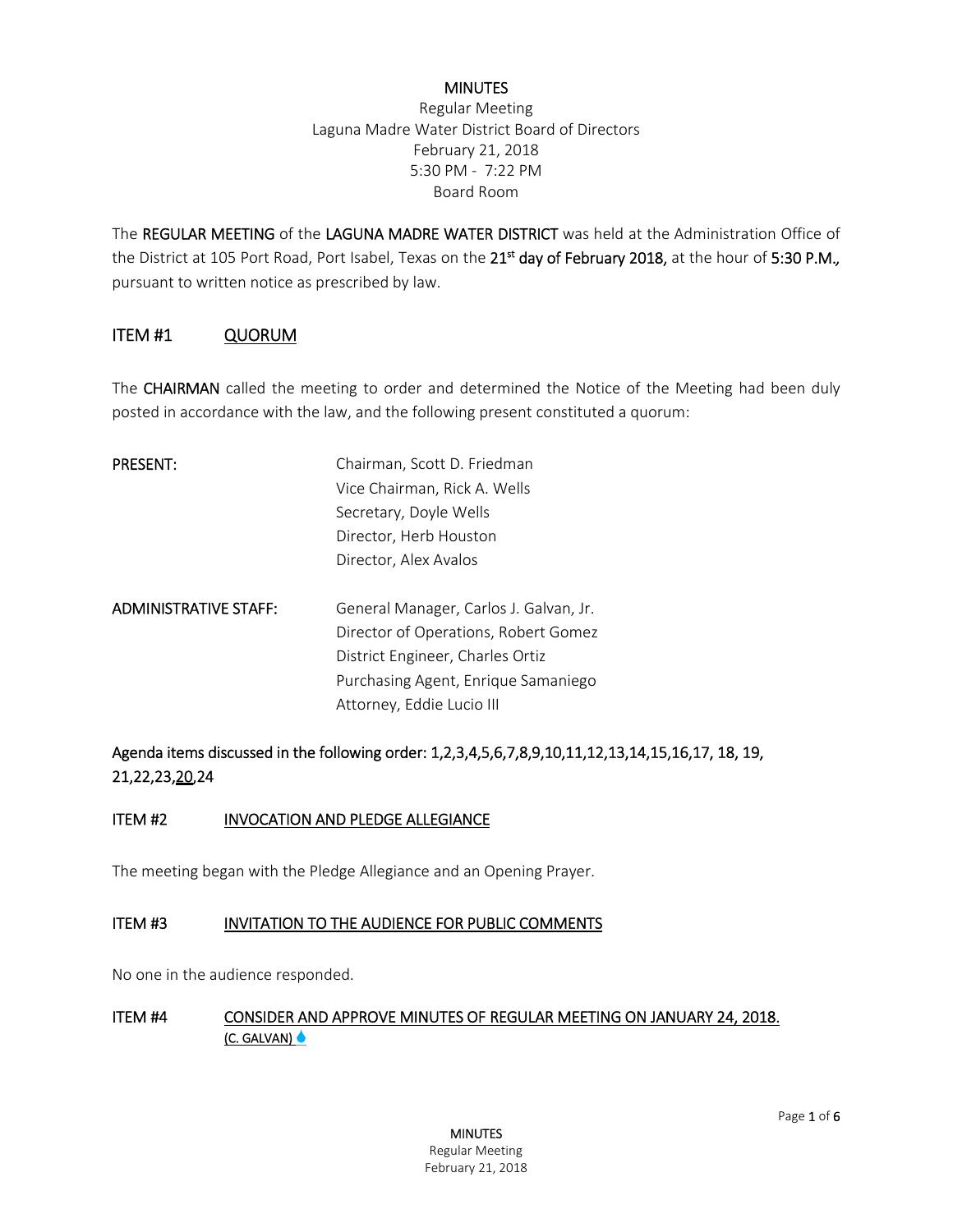The Minutes of Regular Meeting on January 24, 2018, got approved with corrections. The wording for item #13, page 4 of 6 will state, the additional equipment to be purchased separately at a later date with the provision to have it in the budget.

H. HOUSTON made a motion to approve, seconded by D. WELLS. R. WELLS abstained. MOTION CARRIED.

# ITEM #5 GENERAL MANAGER'S

# TEXAS WATER 2018

C. GALVAN invited the Board to the Texas Water 2018 Conference on April 23-26, 2018 in San Antonio. Information on the conference provided via email.

## ITEM #6DISTRICT ENGINEER'S REPORT

- STATUS OF PLANS AND SPECIFICATIONS FOR PORT ISABEL MONOFILL METHANE MONITORING  $\blacklozenge$
- WATER TREATMENT PLANT NO. 2 RESIDUALS MANAGEMENT

C. ORTIZ gave an update on the plans and specifications for Port Isabel Monofill Methane Monitoring and Discussion and questions ensued.

Richard Correa and Sonia Zamarripa with Garver gave a powerpoint presentation on Project Alternatives for the Water Treatment Plant No. 2 Residuals Management on the Sludge Drying Beds. Following the introduction, there was discussion and questions.

The Board recommended Staff placing future presentations as an agenda item.

# ITEM #7 DIRECTOR OF OPERATION'S REPORT

MONTHLY REPORT  $\triangle$ 

R. GOMEZ gave a monthly report for January 2018 followed by discussion.

Information on a Conference of Elected Officials' on March 8-10, 2018 in San Antonio, Texas presented by Texas Municipal League and Texas Association of Mayors, Councilmembers, and Commissioners.

# ITEM #8 DISCUSSION AND POSSIBLE ACTION TO APPROVE THE HIGHEST BID(S) RECEIVED ON THE FOLLOWING PROPERTY STRUCK OFF TO CAMERON COUNTY, FOR ITSELF AND OTHER TAXING JURISDICTIONS FROM A TAX RESALE CONDUCTED ON NOVEMBER 7, 2017. (C. GALVAN)

LEGAL DESCRIPTION: SPI GOLF COMMUNITY PARCEL 10-B LOT 40 (CAB 1 SLOT 2368-A CCMR) (ACCT. NO. 72-4613-0000-0400-00)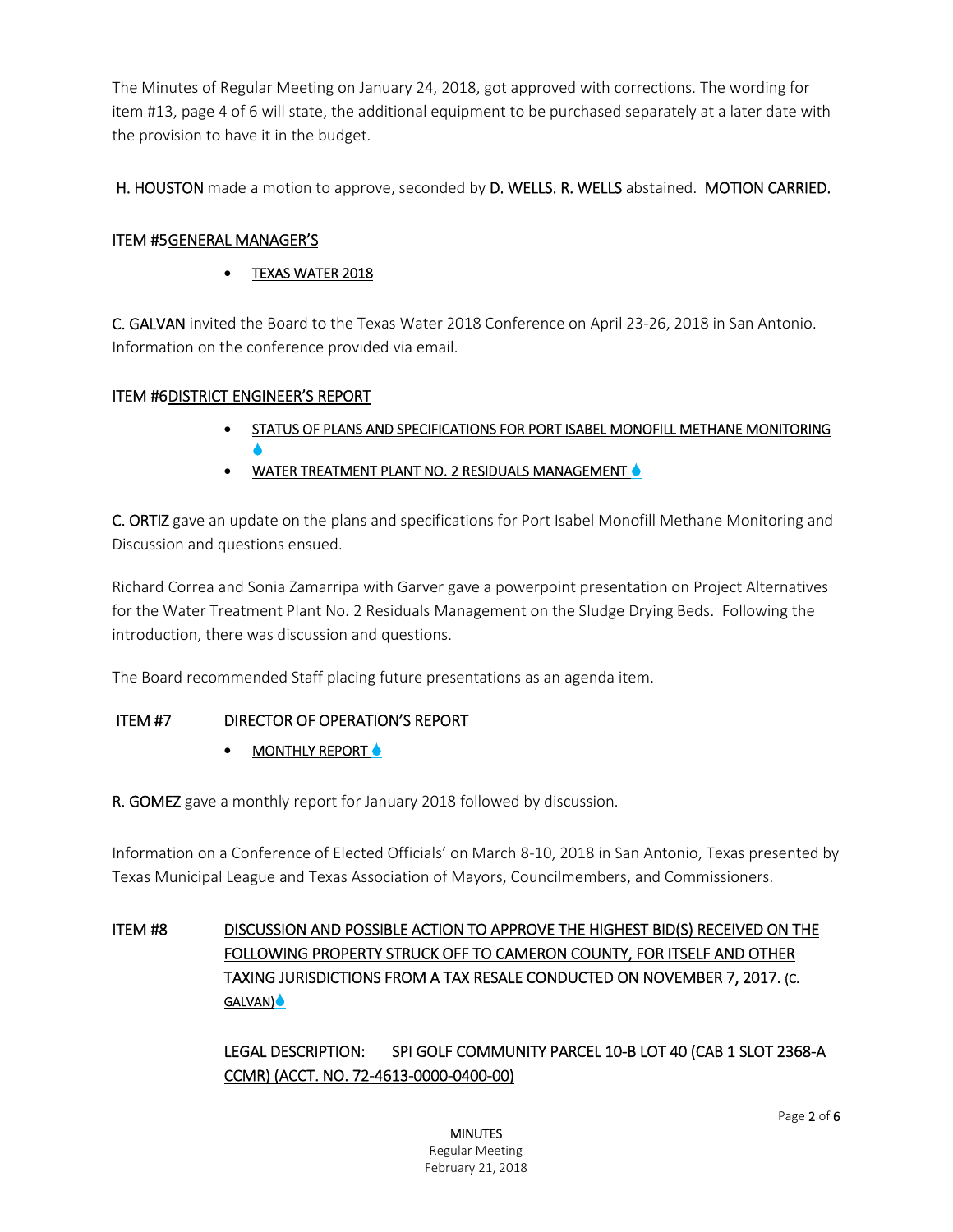Attorney, Erica Lerma with Linebarger Goggan Blair & Sampson, LLP was present at the meeting for questions and answers.

R. WELLS made a motion to approve, seconded by D. WELLS. MOTION CARRIED UNANIMOUSLY.

# ITEM #9 DISCUSSION AND POSSIBLE ACTION ON THE RESOLUTION APPROVING THE HIGHEST BID(S) RECEIVED ON THE TAX RESALE CONDUCTED ON NOVEMBER 7, 2017. (C. GALVAN)

# LEGAL DESCRIPTION: SPI GOLF COMMUNITY PARCEL 10-B LOT 40 (CAB 1 SLOT 2368-A CCMR) (ACCT. NO. 72-4613-0000-0400-00)

The resolution was approved as presented.

R. WELLS made a motion to approve, seconded by D. WELLS. MOTION CARRIED UNANIMOUSLY.

# ITEM #10 CONSIDER AND DISCUSS JOB DESCRIPTION FOR PURCHASING AGENT POSITION. (C. GALVAN)

Discussion occurred and determined it needs further review. A. AVALOS and D. WELLS will meet with Staff on Thursday, February 22, 2018, at 1 PM. The Board proposed to place on the agenda at the next regularly scheduled meeting.

This item was for discussion only, no action taken.

## ITEM#11 CONSIDER AND APPROVE ROOF REPAIR FOR ISLA BLANCA WASTEWATER TREATMENT FACILITY. (E. SAMANIEGO)

Discussion and questions ensued, and concern was raised regarding the vendors having proper liability; the Purchasing Agent will verify. The Board approved an amended motion awarding Ecoeffect for a total of \$7,125.00.

A. AVALOS made a motion to approve the second lowest bid, seconded by R. WELLS. MOTION CARRIED UNANIMOUSLY.

# ITEM #12 CONSIDER AND APPROVE THE CHANGE OF VENDOR FOR INSTRUMENTATION BID CONTRACT AWARDED IN SEPTEMBER 2017. (R. GOMEZ)

There was a discussion, and the Board agreed to rescind the contract with Moody Bros. Inc. and award the Instrumentation Contract to Sendero South Co.

R. WELLS made a motion to approve, seconded by D. WELLS. MOTION CARRIED UNANIMOUSLY.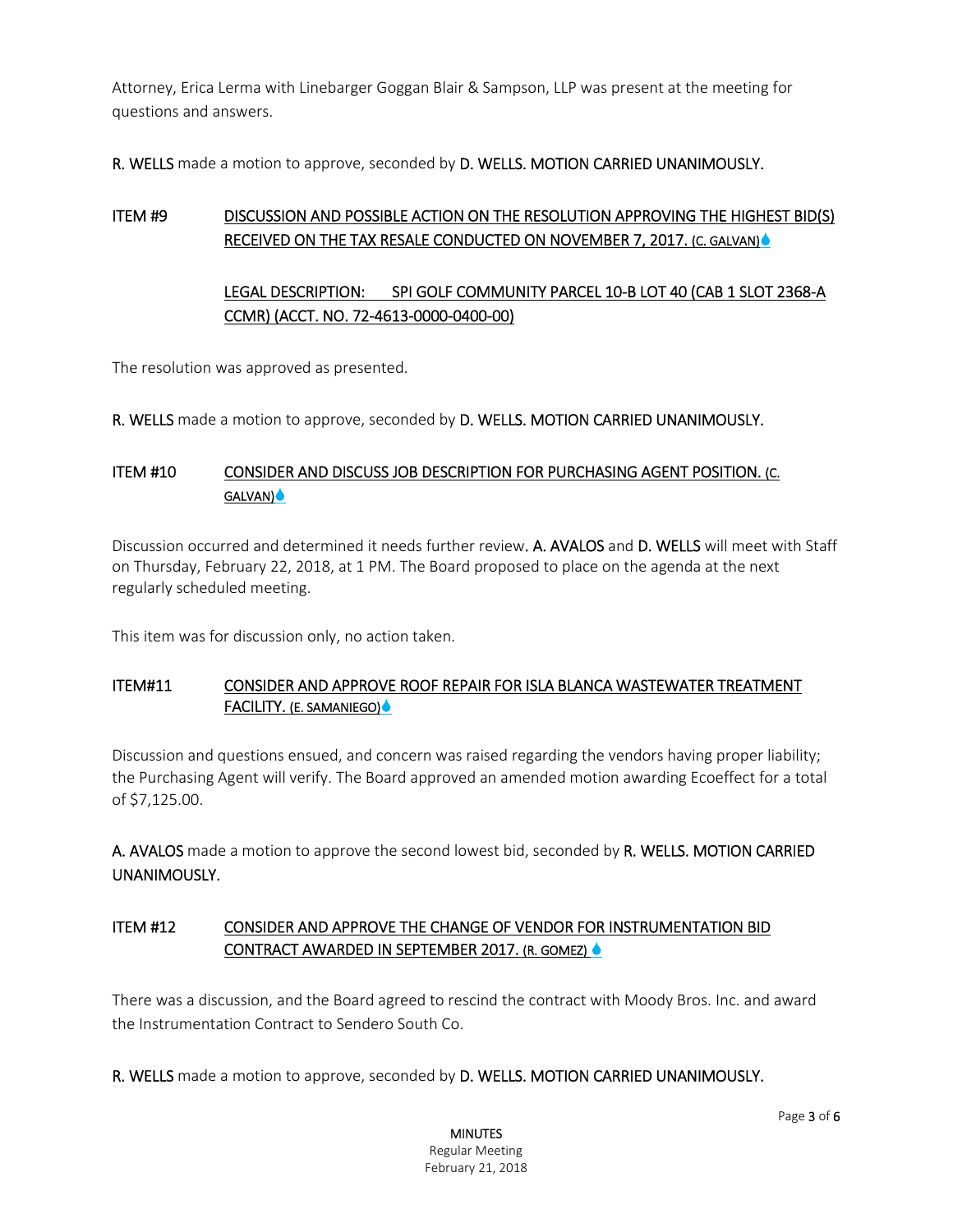## ITEM #13 CONSIDER AND DISCUSS THE HIRING OF AN I. T. / PUBLIC RELATION PERSON ON A FULL-TIME BASIS. (R. GOMEZ)

There was a discussion and following points made:

- For Jobs to be separated, two job positions and qualifications
- District will have to fund the I. T. Position to keep up with constant up to date technology
- Advertisement needed for hire
- I. T. infrastructure is necessary for the future
- Public Relations Person voice for the District General Manager, Director of Operations, Engineer
- I. T. required for computerized meter services for District Customers

This item was for discussion only, no action taken.

#### ITEM #14 CONSIDER AND APPROVE THE PURCHASE OF A MINI-EXCAVATOR. (R. GOMEZ)

Discussion and questions ensued, and it was determined to table the document for further review and more information. This item was deferred to the next regularly scheduled meeting.

D. WELLS made a motion to table, seconded by A. AVALOS. MOTION CARRIED UNANIMOUSLY. TABLED.

# ITEM #15 CONSIDER AND APPROVE PROPOSAL FROM WILLDAN FINANCIAL SERVICES TO DEVELOP A COMPREHENSIVE WATER AND WASTEWATER RATE PLAN. (C. ORTIZ)

Discussion ensued and agreement to approve with verification of the study includes a rate plan with door charges.

H. HOUSTON made a motion to approve, seconded by A. AVALOS. R. WELLS opposed. MOTION CARRIED.

## ITEM #16 CONSIDER AND APPROVE CHANGE ORDER NO. 2 WITH CSA CONSTRUCTION, INC. FOR PORT ISABEL WASTEWATER TREATMENT FACILITY MODIFICATIONS. (C. ORTIZ) &

D. WELLS made a motion to deny, seconded by R. WELLS. A. AVALOS opposed. MOTION CARRIED. DENIED.

## ITEM #17 CONSIDER AND APPROVE CONSTRUCTION PHASE FOR ENGINEERING SERVICES WITH CAROLLO ENGINEERS, INC. FOR PORT ISABEL WASTEWATER TREATMENT FACILITY SLUDGE DISPOSAL MONOFILL METHANE MONITORING. (C. ORTIZ)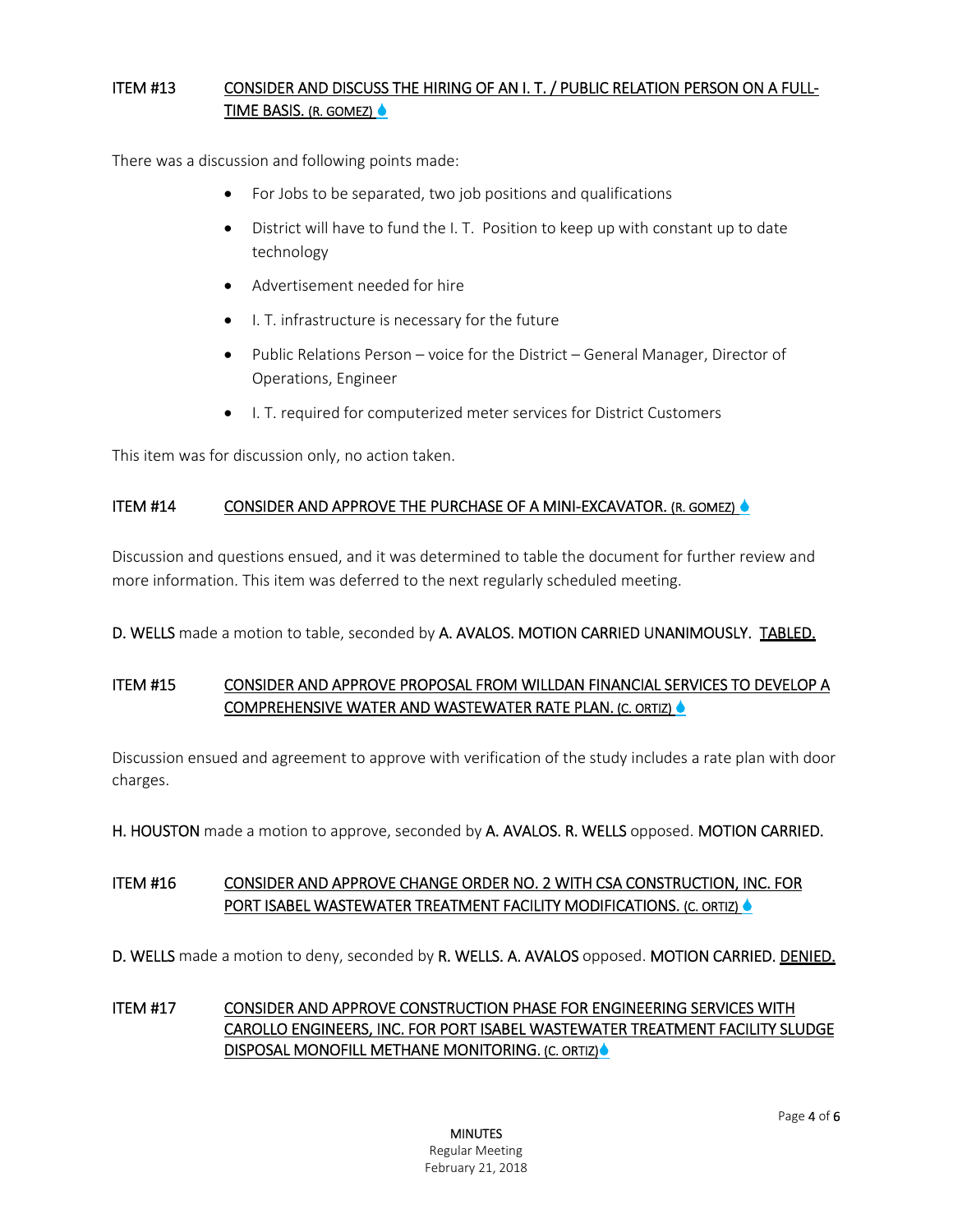C. ORTIZ recommended denying the engineering services for the Port Isabel Wastewater Treatment Facility Sludge Disposal Monofill Methane Monitoring, noting it can get done in-house by Construction Management.

D. WELLS made a motion to deny, seconded by A. AVALOS. MOTION CARRIED UNANIMOUSLY. DENIED

# ITEM #18 CONSIDER AND APPROVE SUBMISSION OF TEXAS WATER DEVELOPMENT BOARD'S PROJECT INFORMATION FORM FOR FY2018 CLEAN WATER STATE REVOLVING FUND. (C. ORTIZ)  $\triangle$

D. WELLS made a motion to approve, seconded by R. WELLS. MOTION CARRIED UNANIMOUSLY.

# ITEM #19 CONSIDER AND APPROVE SUBMISSION OF TEXAS WATER DEVELOPMENT BOARD'S PROJECT INFORMATION FORM FOR FY2018 DRINKING WATER STATE REVOLVING FUND. (C. ORTIZ) ●

C. ORTIZ recommended not to take action at this time.

D. WELLS made a motion to deny, seconded by A. AVALOS. MOTION CARRIED UNANIMOUSLY. DENIED

# ITEM #20 CONSIDER AND APPROVE CHANGE ORDER NO. 1 WITH G&T PAVING FOR PADRE BLVD GRAVITY SEWER CROSSING AT LA QUINTA. (C. ORTIZ) ●

This item was taken out of order and discussed after Executive Session items 21 and 22.

D. WELLS made a motion to approve, seconded by R. WELLS. MOTION CARRIED UNANIMOUSLY.

## ITEM #21 CONSIDER AND REVIEW EXPENDITURES FOR JANUARY 16-31, 2018. (C. GALVAN)

The Board reviewed the expenditures and acknowledged by R. WELLS and D. WELLS.

- ITEM #22 EXECUTIVE SESSION PERMITTED BY THE OPEN MEETING ACT, V.T.C.A., GOVERNMENT CODE SECTION 551.001 ET. SEQ., UNDER SECTION 551.071, CONSULTATION WITH ATTORNEY; SECTION 551.072, DELIBERATION ABOUT REAL PROPERTY, SECTION 551.074 (A) (1), AUTHORIZING CERTAIN DELIBERATIONS ABOUT OFFICERS AND EMPLOYEES OF THE DISTRICT TO BE HELD IN EXECUTIVE SESSION
	- A. DISCUSSION ON LEGAL MATTERS OR ABOUT REAL PROPERTY CONCERNING THE FOLLOWING PARCELS OF PROPERTY IN CAMERON COUNTY FOR THE PADRE BLVD GRAVITY SEWER CROSSING AT LA QUINTA: